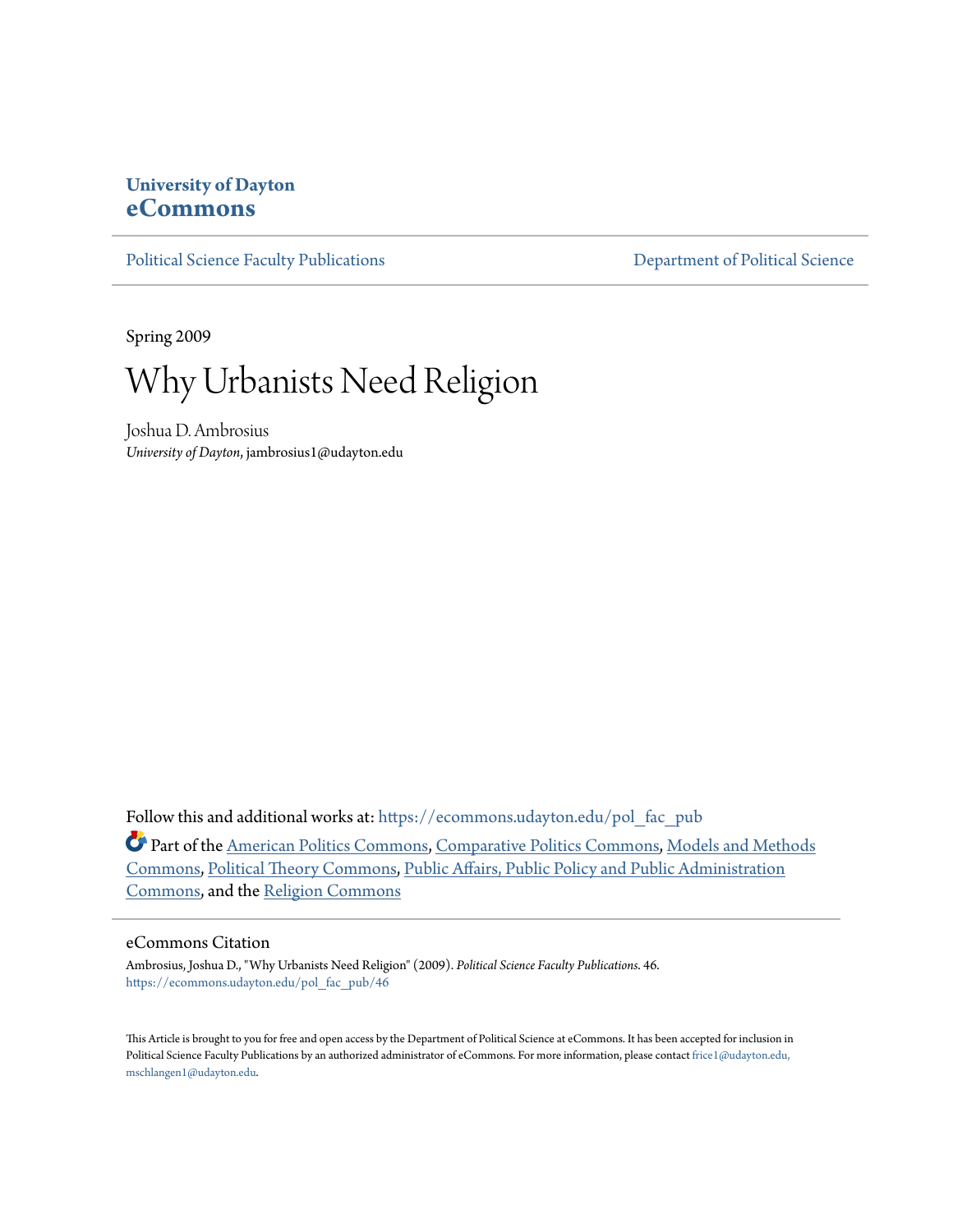$\text{Spring } 2009$   $\text{Vol. } 23, \text{No.1}$ 

# Newsletter of the Urban Politics Section URBAN NEWS

American Political Science Association

## In this Issue:

1--------------------------------------2009 APSA Urban Politics Section Nomination and Awards Committees

------------------------------Features: Why Urbanists Need Religion By Joshua D. Ambrosius

6-----------------------------------Member News

6------------------------------------In Memoriam: Gary L. Gaile, 1945-2009

#### 2009 Program Chairs

Peter Burns, Loyola College pburns@loyno.edu

Kristin Good, Dalhousie University Kristin.Good@Dal.Ca

## 2009 Nominations Committee

Chair: Jill Gross, Hunter College-CUNY igross@hunter.cuny.edu

Stephanie Chambers, Trinity College stefanie.chambers@trincoll.edu

Alethia Jones, State University of New York at Albany ajones@albany.edu

Mike Craw, Michigan State University craw@msu.edu

Bob Benedetti, University of the Pacific rbenedetti@pacific.edu

**2010 Program Chairs** 

Mara Sidney, Rutgers University-Newark msidney@andromeda.rutgers.edu

Michael Owens, Emory University michael.leo.owens@emory.edu

## 2009 AWARDS COMMITTEES

1. The Best Dissertation Award for the best dissertation on urban politics completed and accepted in the previous year. Hard copies (or electronic, if preferred by committee member) of dissertations completed and approved in 2008 should be sent to each committee member by March 1, 2009.

Chair: Reuel Rogers , Northwestern University

r-rogers@northwestern.edu

Dorian Warren, Columbia University dw2288@columbia.edu

 Lorraine (Lori) J. Minnite, Barnard College lcm25@columbia.edu

2. The Best Book Award for the best book on urban politics published in 2008. Hard copy of books should be sent to each committee member by March 1, 2009.

Chair: Martin Horak, University of Western Ontario

## mhorak@uwo.ca

 Megan Mullin, Temple University mmullin@temple.edu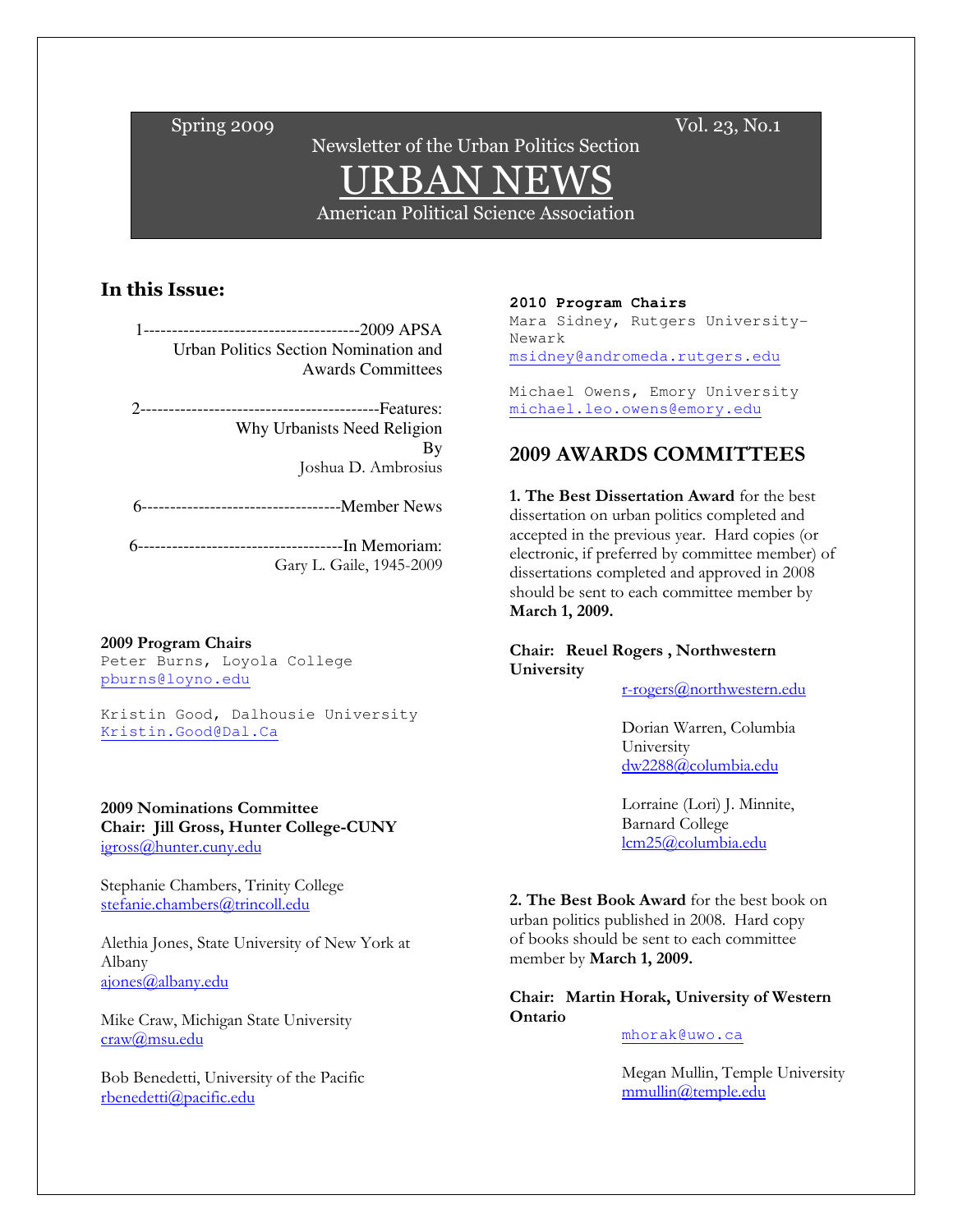Traci Burch, Northwestern University traci.burch@gmail.com

3. The Best Paper Award is given for the best paper given at an Urban Politics Section panel at the previous year's APSA Annual Meeting.

Copies of papers presented at the APSA Urban Politics panels in 2008 should be sent electronically to the committee members by March 1, 2009.

### Co-Chair: Melissa J. Marschall, Rice **University** marschal@rice.edu

Co-Chair: Lester Kenyatta Spence, Johns Hopkins University invictus@jhu.edu

> Paru Shah, Macalaster College shahp@macalester.edu

4. The Byran Jackson Dissertation In Ethnic and Racial Politics Research Support Award is given to a graduate student studying racial and ethnic politics in an urban setting. Hard copies (or electronic, if preferred by committee member) of approved dissertation proposals should be sent to each committee member by March 1, 2009.

## Chair: Jessica Trounstine, Princeton

jtrounst@princeton.edu

Andra Gillespie, Emory University andra.gillespie@emory.edu

Matt Thomas, California State University at Chico mothomas@csuchico.edu

### 5. Norton Long Career Achievement Award

The Norton Long Award is presented biannually to a scholar who has made distinguished contributions to the study of urban politics over the course of a career through scholarly publication, the mentoring of students, and public service. Nominations and 2 supporting letters

submitted to all committee members by **March 1** 2009:

Chair: Marion Orr, Brown University marion\_orr@brown.edu

> Hank Savitch, Louisville hvsavi01@louisville.edu

 Richard Stren, University of Toronto restren@gmail.com

## Why Urbanists Need Religion

Joshua D. Ambrosius University of Louisville

This essay summarizes a conference paper presented at the October 2008 Society for the Scientific Study of Religion meeting in Louisville, Kentucky. The paper was reviewed by several leading scholars, including one who urged me to publish this summary in Urban News. I am grateful to those who offered comments or assistance.

\* Political scientists studying urban politics (UP) have done a great deal of scholarly soulsearching over the past few years, manifested by three articles in the field's flagship journal, Urban Affairs Review (UAR; Judd 2005; Sapotichne, et al. 2007; Sharp 2007), and several panels at American Political Science Association (APSA) meetings. This self-reflection is not new to UP (Jones 1989; Swanstrom 1993). Building on this reflective work, I argue that a major thorn in UP's side is the rejection of religious research. I test my thesis through a review of APSA organized section crossmemberships and an analysis of search terms in political science (PS) subfields' highest-ranked journals. I further theorize why this rejection is so engrained in the fabric of UP. Finally, I introduce five "pillars" of a research agenda.

Sharp's (2007) critique of UP's rejection of cultural research opened my eyes to the wholesale dismissal of religion by UP; and accumulating work reflecting on the subfield caused me to consider urban studies' place in PS and the broader social sciences. A brief comparison with sociology is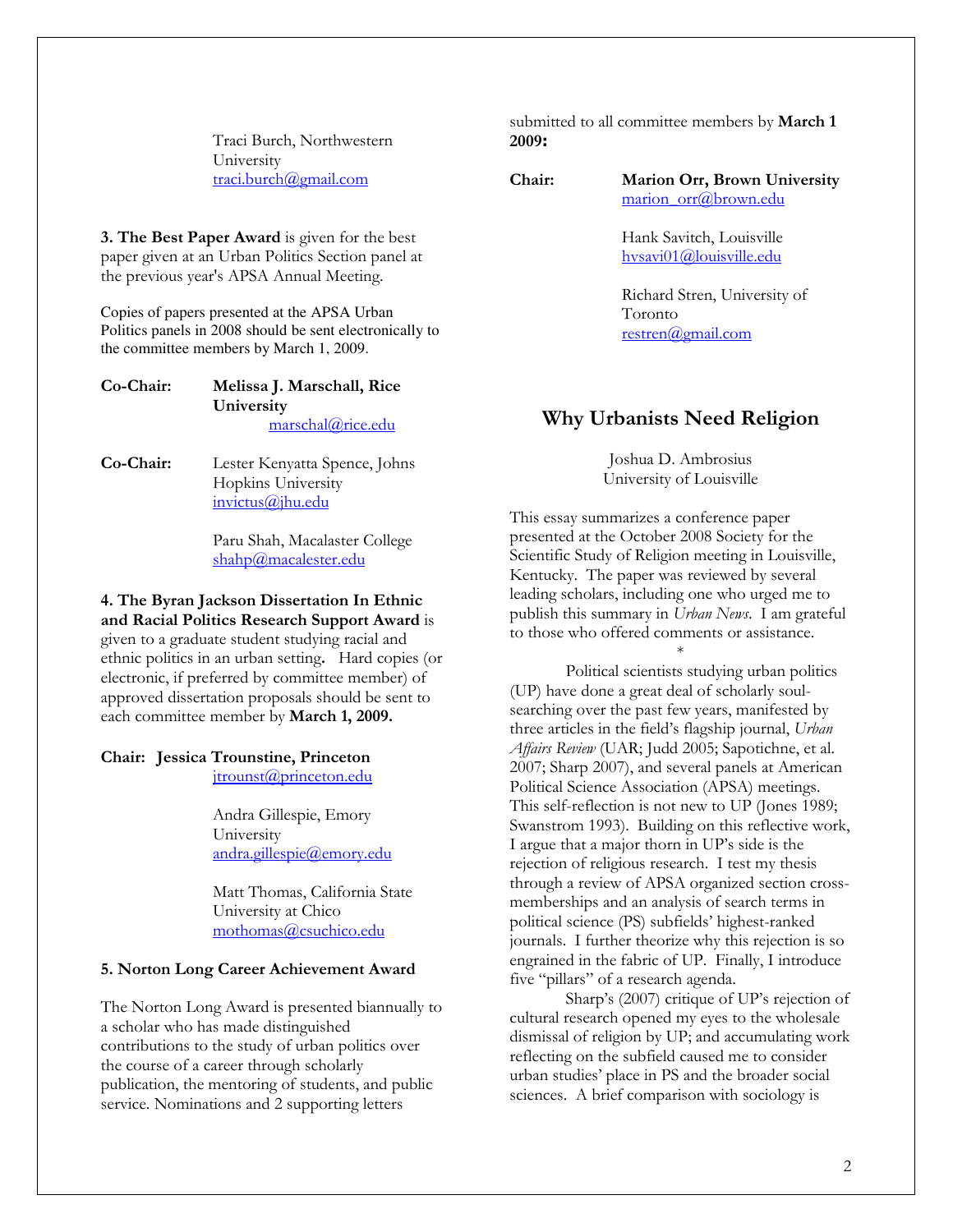appropriate. While membership in the American Sociological Association's (ASA) religion section grew by one-fourth between 2004 and 2007, APSA's religion section also grew by over one-fifth during the same period. It is clear that religion is growing in interest to social scientists across disciplines. However, urban research is another story entirely. While ASA's urban section grew by ten percent over these three years, APSA's urban section declined by over ten percent—evidence that UP may be, as Sharp believes, finding itself on the periphery of PS. Bridging the connection between 'this-world' (the urban) and the 'beyond' (the religious) may just be what UP needs to truly become "born again" (Judd 2005, 120).

I hypothesize that (1) scholars of UP (urbanists) are less interested in religion than political scientists working in other subfields; and (2) this disinterest results in less references to religion in urbanists' publications, when compared to other subfields. I operationalize the first hypothesis as: members of the APSA's Urban Politics section are less likely to jointly hold membership in the Religion and Politics section than members of other Americanist and internationalist/comparativist sections. The second hypothesis becomes: the top two journals in UP (UAR and Journal of Urban Affairs, JUA) publish less research citing major Western religious terms in the titles and abstracts than the top journals in other PS subfields (from Garand and Giles 2003).

#### Americanists and

internationalists/comparativists are indeed more interested in religion as a political variable than urbanists, if my analysis of APSA section crossmemberships is a true indication (Table 1). The only subfield ranking below UP is Political Economy, which is likely in that position for the same reasons. In my journal article search, UAR ranks dead last in both annual title and abstract citations (Table 2). JUA performs slightly better, although it still appears near the bottom.

Why is this? I provide three possible explanations: (1) urbanists' long-standing reliance on structural Marxism (Tabb and Sawers 1978; Swanstrom 1993; Sapotichne, et al. 2007); (2) the dominance of "economism" and the rejection of culture by UP (Swanstrom 1993; Sharp 2007); and (3) pronounced academic prejudice (Rothman, et al. 2005; Ebaugh 2002, 387). Dependence on Marxism and political economy since the 1970s has made religion an untouchable topic. If religion is unimportant to UP, graduate students and assistant professors will surely "turn the other cheek." Given Sharp's (2007) arguments in favor of culture and McKinnon's (2005) reading of Marx's "opium" as "medicine", I believe these three explanations need not deter serious work on religion by urbanists. I present five original reasons 'why urbanists need religion' based in urban theory, current events, and my own empirical research. All five are important connections between UP and religion. I encourage others to ponder these and other outlets for research on urban politics and religion.

I. Urban demographics and religiosity. While urbanists have embraced race research more so than other political scientists (Wilson 1985; Smith 2004; Wald and Wilcox 2006), they have not fully acknowledged a well-established fact—African-Americans are more religious than other races (e.g., Taylor, et al. 1996). My own analysis of religiosity in Louisville confirms this—finding that 'black' is the most-important determinant of desiring to become more religious. Furthermore, I find that religious affiliation remains a significant predictor of local politics. Specifically, Baptists and Catholics are less likely to support consolidated government in Louisville, ceteris paribas. Urbanists should investigate such differences.

II. Faith-based urban policy. Due to prejudice and misperceptions, few scholars outside the sociology of religion have studied the Bush Administration's Faith-Based and Community Initiative (FBCI). Persons (2004, 76) claims the FBCI "disproportionately benefit[s] citizens of urban communities" and qualifies as national urban (though "stealth") policy. I confirm her assertion, finding that residents of Kentucky's five cities over 40,000 received twice the FBCI grant dollars per capita than the statewide average (FY07). Urbanists should analyze the current FBCI policy before recommending any shifts to the Obama Administration.

III. Church-based organizing. Ramsay (1998) argues that traditional institutions of the political Left—parties and labor unions—have been undermined by post-Cold War restructuring. Churches—"the only stable neighborhood institution remaining in cities" (619)—now take the lead in community activism. A University of Louisville community partnership exemplifies this claim (Gilderbloom and Mullins 2005). This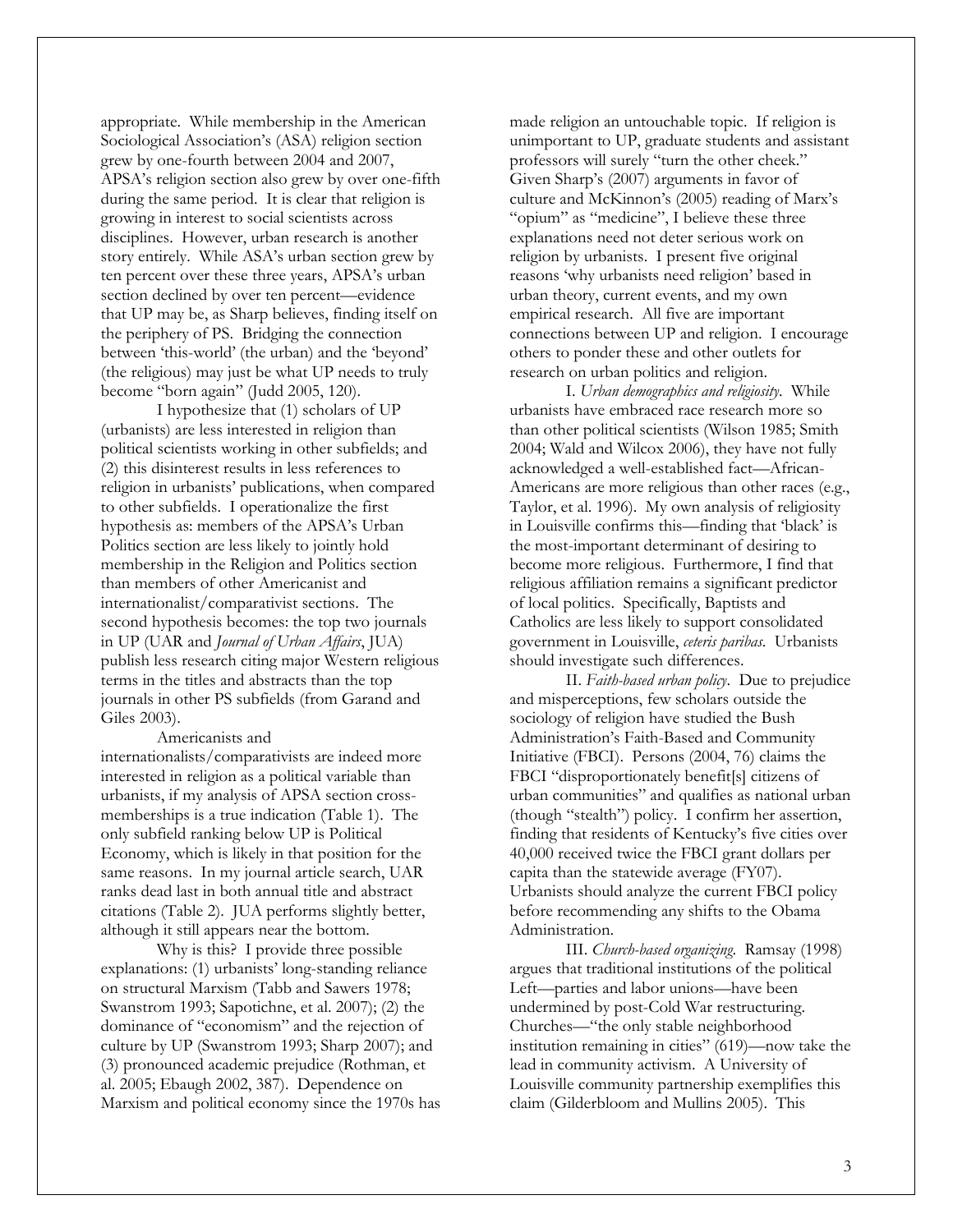knowledge should inform two strains of urban research: (1) urban social capital and (2) deconcentration of poverty, particularly given Putnam's observations on churches.

| Section               | Total Members | Percent in R&P |
|-----------------------|---------------|----------------|
| Political Parties     | 624           | 8.17%          |
| Presidency            | 447           | 7.16%          |
| Foreign Policy        | 643           | 7.00%          |
| Legislative Studies   | 636           | 5.66%          |
| Public Policy         | 894           | 5.59%          |
| Comparative Politics  | 1622          | 5.36%          |
| Public Administration | 568           | 4.93%          |
| <b>Urban Politics</b> | 417           | $4.32\%$       |
| Political Economy     | 688           | 3.49%          |

Source: APSA website (2004).

IV. Rise of megachurches. Megachurch research is the single most-important link between the sociology of religion and urban politics, via urban regime and growth machine theory. Megachurches, congregations exceeding 2,000 weekly attendees, are a distinctly urban phenomenon—with half of the 1,200 US megachurches located downtown or in inner-ring neighborhoods (Thumma and Travis 2007; Karnes, et al. 2007). Based on my own observations in Louisville, I posit that: (1) suburban, majority-white megachurches support the growth machine but concentrate their political attentions on primarilynational social issues (Newman 1991; McCann 2002); and (2) downtown, largely-black megachurches seek representation or acknowledgement in governing coalitions while concentrating on local issues, like urban redevelopment and education (Chaves 2006, 337; Stone 2005, 317). These claims represent a potential research agenda for urbanists. We have much to learn from these massive, highlysuccessful organizations.

V. Religion's global perseverance. The United Nations (2007) reported that a surge of religious belief—not secularization—accompanied the recent wave of global urbanization. I construct a regression model predicting weekly religious service attendance in 61 countries throughout all regions. I find a significant positive effect for recent urbanization, but no effect for (presumablynegative) urbanization in general. Following pioneers like Savitch (1988), urbanists have embraced comparative urban development—but confined mostly to post-industrial cities. UP should capitalize on the rising interest in the developing (urbanizing) world. A research agenda could examine the role religion plays in contemporary urban development in Asia, Africa, and Latin America.

I conclude with two recommendations. First, I urge more research on religion and its impact on UP by social scientists of all denominations. More work at the intersection of the urban and the religious should hopefully bombard urban journals and build demand for more published work at this crossroads. Second, editors and reviewers of UP journals must be more sympathetic to this important work. Most urbanists working in religion apparently shun the urban journals and instead publish their work in cognate and interdisciplinary journals covering policy, administration, and nonprofit studies. These fields have awakened to religion as of late. For example, all seven articles published in Public Administration Review featuring one of the religious search terms in the title are dated within the past seven years. The rise in religious research in policy and administration coincides with the advent of welfare reform's Charitable Choice provision and the FBCI. UAR and JUA should take note of this paradigm shift and its impact on cities' provision of social services and governance coalitions.

I hope this brief essay opens the eyes (and hearts) of urbanists, including journal editors and reviewers, to the past dismissal of religious research and the present opportunities. It is long past due to move beyond religious metaphors (which urbanists are clearly fond of) and take the urban religious experience seriously in our studies of UP in the US and worldwide.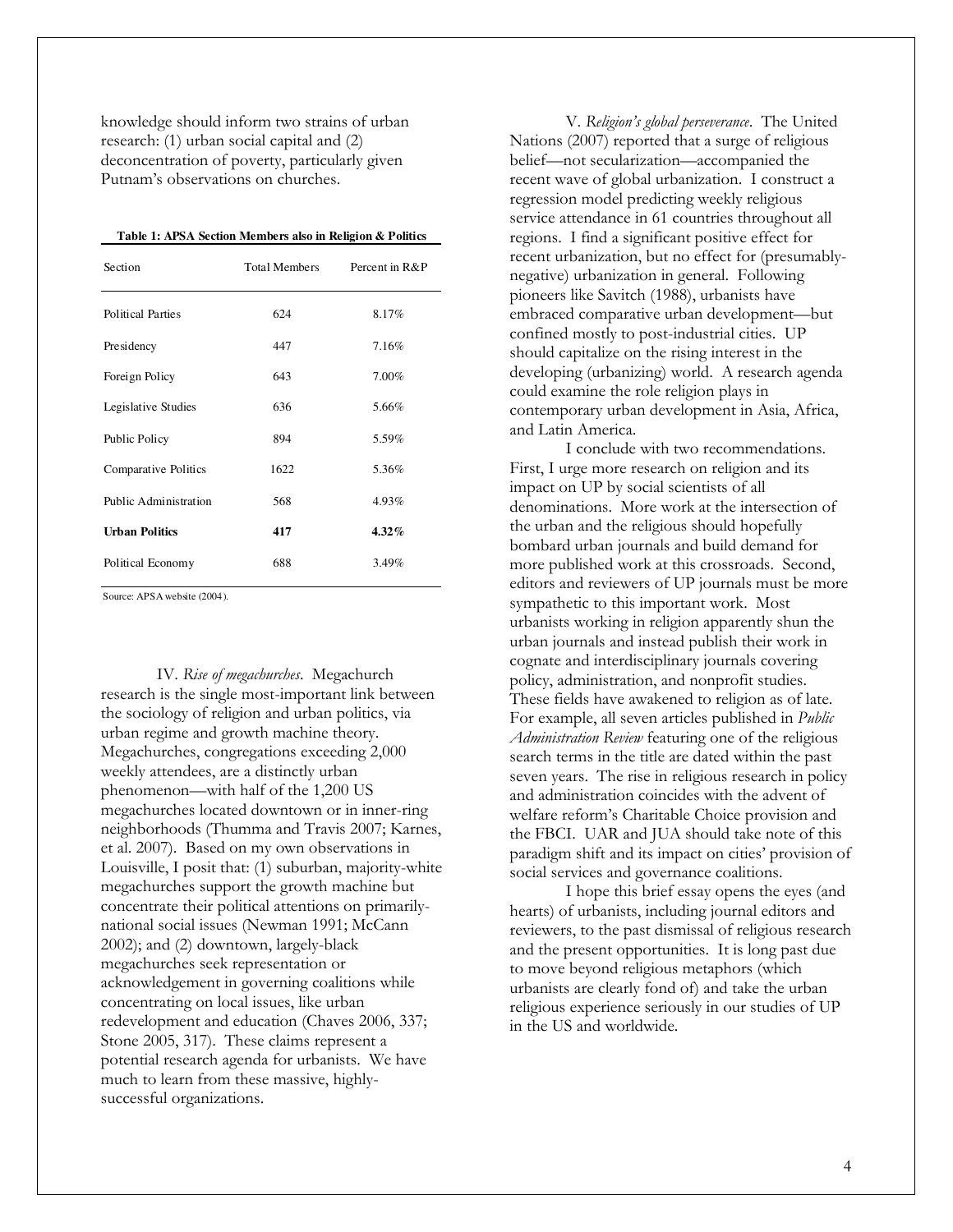**Table 2: Ranking of Subfield Journals by Annual Rates of Religious Terms**

| Rank           | Journal     | Annual<br><b>Title Rate</b> | Journal     | Annual<br><b>Abstract Rate</b> |
|----------------|-------------|-----------------------------|-------------|--------------------------------|
| 1              | <b>PSQ</b>  | 0.89                        | PP          | 1.54                           |
| $\overline{2}$ | PP          | 0.77                        | <b>JPAM</b> | 1.41                           |
| 3              | CP          | 0.29                        | <b>PSQ</b>  | 1.22                           |
| $\overline{4}$ | <b>APSR</b> | 0.26                        | PAR         | 1.05                           |
| 5              | <b>JPAM</b> | 0.19                        | APSR        | 0.38                           |
| 6              | PAR         | 0.16                        | WP          | 0.31                           |
| $\overline{7}$ | <b>JPE</b>  | 0.13                        | <b>JUA</b>  | 0.25                           |
| 8              | <b>JUA</b>  | 0.08                        | <b>LSQ</b>  | 0.23                           |
| 9              | WP          | 0.07                        | CP          | 0.21                           |
| 10             | LSQ         | 0.04                        | <b>UAR</b>  | 0.19                           |
| 11             | <b>UAR</b>  | 0.02                        |             |                                |

Notes: Eleven total journals were searched, including the top ranked journal from each subfield in Table 1 along with APSR and two journals representing UP. JPE does not have abstracts. JPAM abstract searches include full-text results. Searches are current through 2007 unless recent issues are excluded from a database.

Search terms: Catholic; charitable choice; Christ; Christian; church; congregation; evangelical; faithbased; God; Protestant; religion; religious; spiritual.

Joshua Ambrosius is a PhD fellow in urban and public affairs at the University of Louisville. He holds a MPP from the Johns Hopkins University. He previously authored a report on faith-based initiatives for the US Department of Labor and an account of megachurch outreach activities for the Southern Growth Policies Board. To request the full paper, please email jdambr01@louisville.edu.

#### REFERENCES

- Chaves, M. 2006. All creatures great and small: Megachurches in context. Review of Religious Research 47(4):329-346.
- Ebaugh, H.R. 2002. Presidential address 2001 Return of the sacred: Reintegrating religion in the social sciences. Journal for the Scientific Study of Religion 41(3):385-395.
- Garand, J.C. and M.W. Giles. 2003. Journals in the discipline: A report on a new survey of American political scientists. PS: Political Science & Politics 36(2):293-308.
- Gilderbloom, J.I. and R.L. Mullins, Jr. 2005. Promise and betrayal: Universities and the battle for

sustainable urban neighborhoods. Albany, NY: State University of New York Press.

- Jones, B. 1989. Why weakness is a strength: Some thoughts on the current state of urban analysis. Urban Affairs Quarterly 25(1):30– 40.
- Judd, D.R. 2005. Everything is always going to hell: Urban scholars as end-times prophets. Urban Affairs Review 41(2):119-131.
- Karnes, K., W. McIntosh, I.L. Morris, and S. Pearson-Merkowitz. 2007. Mighty fortresses: explaining the spatial distribution of American megachurches. Journal for the Scientific Study of Religion 46(2):261-268.
- McCann, E.J. 2002. The cultural politics of local economic development: Meaning-making, place-making, and the urban policy process. Geoforum 33:385-398.
- McKinnon, A.M. 2005. Reading 'opium of the people': Expression, protest and the dialectics of religion. Critical Sociology 31(1- 2):15-38.
- Newman, H.K. 1991. God and the growth machine. Review of Religious Research 32(3):237-234.
- Persons, G.A. 2004. National politics and Charitable Choice as urban policy for community development. The ANNALS of the American Academy of Political and Social Sciences 594:65-78
- Ramsay, M. 1998. Redeeming the city: Exploring the relationship between church and metropolis. Urban Affairs Review 33(5):595-626.
- Rothman, S., S.R. Lichter, and N. Nevitte. 2005. Politics and professional advancement among college faculty. The Forum 3(1). Available at (http://www.bepress.com/forum/vol3/is  $s1/art2$ ).
- Sapotichne, J., B.D. Jones, and M. Wolfe. 2007. Is urban politics a black hole? Analyzing the boundary between political science and urban politics. Urban Affairs Review 43(1):76-106.
- Savitch, H.V. 1988. Post-industrial cities: Politics and planning in New York, Paris, and London. Princeton, NJ: Princeton University Press.
- Sharp, E.B. 2007. Revitalizing urban research: Can cultural explanation bring us back from the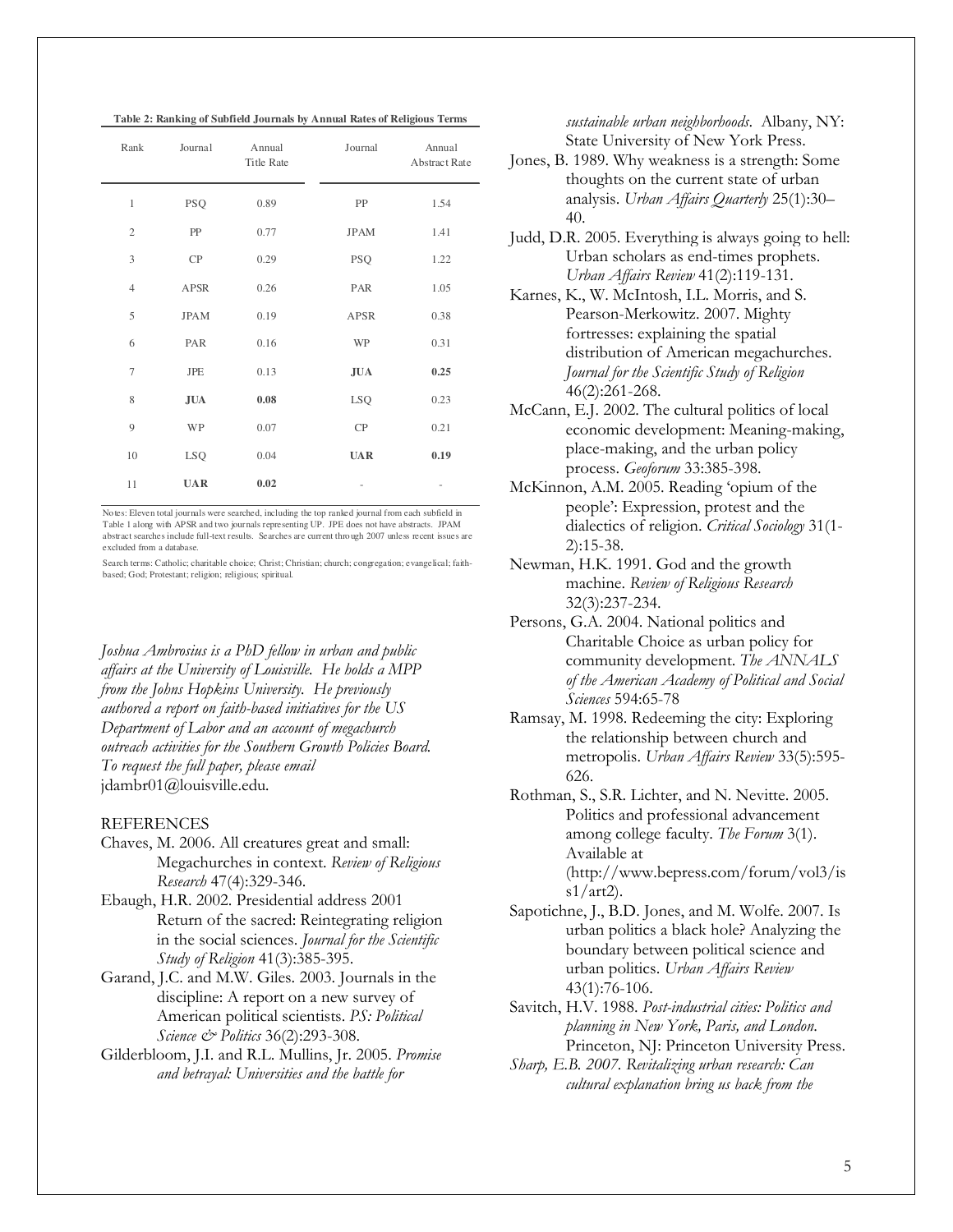periphery? Urban Affairs Review 43(1):55- 75.

Smith, R.M. 2004. The puzzling place of race in American political science. PS: Political Science  $\mathcal{Q}$  Politics 37(1):41-45.

- Stone, C.N. 2005. Looking back to look forward: Reflections on urban regime analysis. Urban Affairs Review 40(3):309-341.
- Swanstrom, T. 1993. Beyond economism: Urban political economy and the postmodern challenge. Journal of Urban Affairs 15(1):55-78.
- Tabb, W.K. and L. Sawers. 1978. Marxism and the metropolis: New perspectives in urban political economy. New York: Oxford University Press.
- Taylor, R.J., L.M. Chatters, R. Jayakody, and J.S. Levin. 1996. Black and white differences in religious participation: A multisample comparison. Journal for the Scientific Study of Religion 35(4):403-410.
- Thumma, S. and D. Travis. 2007. Beyond megachurch myths. San Francisco: Jossey-Bass.
- United Nations Population Fund. 2007. State of world population 2007: Unleashing the potential of urban growth. New York.
- Wald, K.D. and C. Wilcox. 2006. Getting religion: Has political science rediscovered the faith factor? American Political Science Review 100(4):523-529.
- Wilson, E., III. 1985. Why political scientists don't study black politics, but historians and sociologists do. PS: Political Science and Politics 18(3):600–607.

### Member News

Richard Feiock has been named Director of Florida State University's newly established Sustainable Energy & Governance Center (http://seg.fsu.edu). The Center's 1.5M budget is focused on research investigating the role of government and governance institutions in shaping sustainable energy outcomes at the state and local level, particularly legal and institutional barriers to policy innovation, and factors that shape sustainable energy adoption, diffusion and implementation.

# IN MEMORIAM



Gary L. Gaile, 1945-2009

Gary L. Gaile was born in Cleveland, Ohio on August 3, 1945 and died on February 13, 2009 with his wife, Susan Clarke, his son, Jeff, and his family at his side. Gary's life on this earth ended after surgeons successfully removed a tumor on his brain the previous day, only to suffer a brain hemorrhage, blood clots, and cardiac arrest. Gary's life with us, however, will transcend not only his friends' lives but the lives of this and future generations of scholars. For his intellect and productivity were enormous and his humor nonpareil.

Gary held academic appointments at Northwestern University, the University of Connecticut, and since 1983 the University of Colorado at Boulder. He secured visiting appointments at what he considered the "trifecta" of academia, Cambridge, Oxford and LSE. He was also proud of his affiliation with the University of Nairobi. Gary was a consummate scholar and published a prodigious amount of scholarship on Africa, micro finances, development, and spatial statistics. With